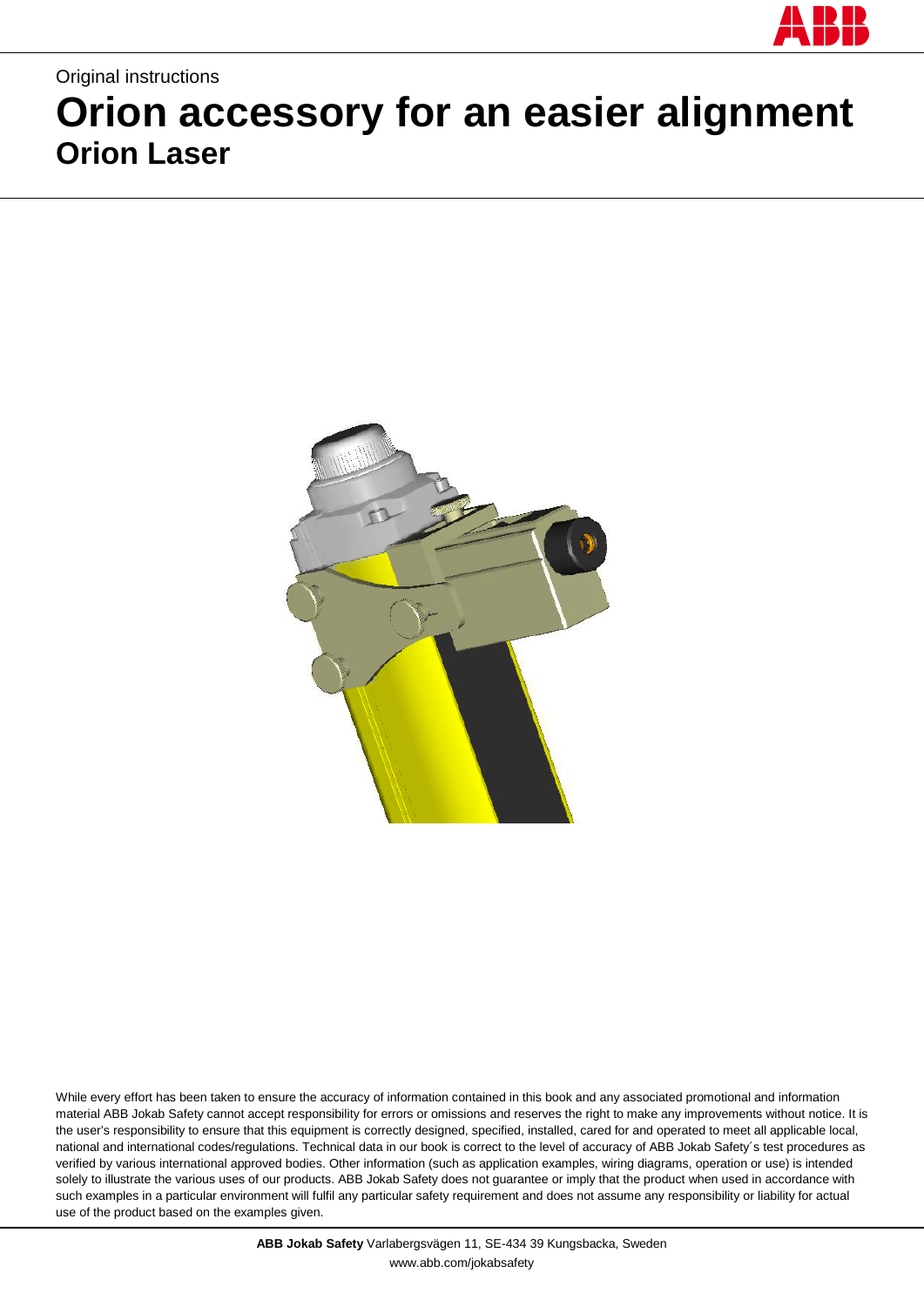

# **Notes and Warnings**

The Orion Laser uses a red laser light beam that can be potentially dangerous to the human eye. Do not stare directly at the light beam.



- The laser pointer is powered by two 1.5 V AAA type batteries. Make sure to respect right polarity.
- **Battery replacement**



With a common cross head screw driver, remove the 2 TSP UNI 7688 M2, 5x8 screws from the bottom closing cap. Then remove the cap to have access to the battery box. Take out the battery box, extract the two batteries and replace with new ones. Place the battery box back in its place, close with the cap and firmly tighten the screws. See [Figure 1.](#page-1-0)

Figure 1

<span id="page-1-0"></span>

• Exhausted batteries are designated for separate collection at an appropriate collection point.

- Do not dispose of them as household waste.
- For more information, contact the local authorities in charge of waste management.

### **Installation**

- Install the two units of the Orion AOPD as described in the paragraph "Mechanical mounting" of the instruction manual of the AOPD. The use of floor stands is recommended, making sure that they are firmly fixed and that their axis is perpendicular to the floor.
- Orion Laser is installed on the profile of the Orion AOPD using one of the two lateral grooves. Depending on which kind of fixing bracket is used, the laser pointer can be mounted side way or slotted from the top. Side mounting is compulsory when the Orion AOPD is mounted with rotation brackets.

#### **Top Mounting**

<span id="page-1-1"></span>• Insert the "b" ensemble inside the lateral groove keeping the couple of cams in vertical position [\(Figure 2\)](#page-1-1) until the right position is reached. See [Figure 4.](#page-2-0)



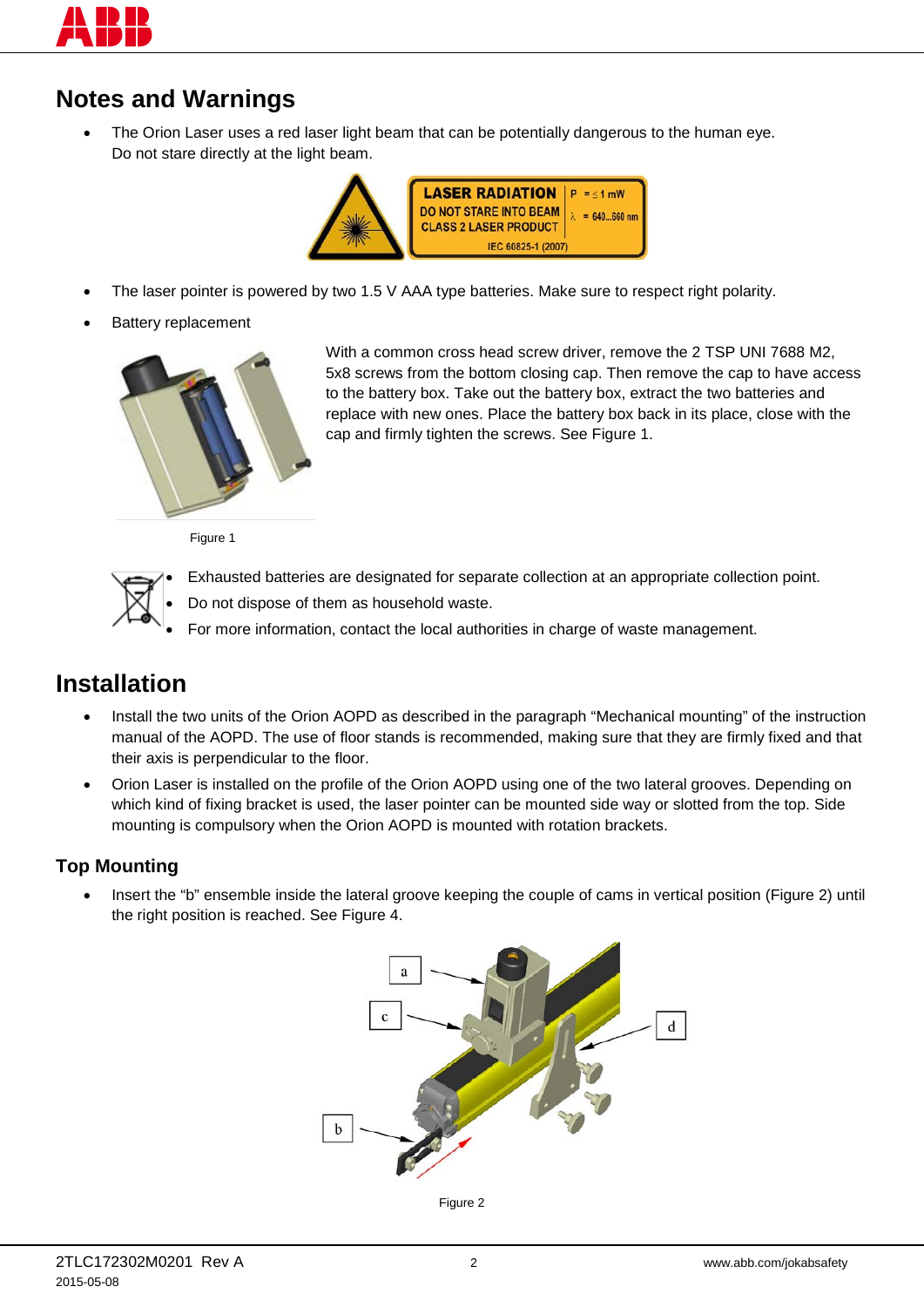

#### **Side Mounting**

1. Insert the "b" ensemble abutting on the curtain side corresponding to the lateral groove. Keep the couple of cams in horizontal position [\(Figure 3\)](#page-2-1) and after they have entered the groove, rotate them 90°. See [Figure 4.](#page-2-0)



Figure 3 Figure 4

- <span id="page-2-1"></span>2. Bring the "d" bracket close to the "b" ensemble completely and tighten the knurled knobs to firmly fix the system.
- 3. Fix the "c" bracket to the "a" ensemble using one of the four knurled knobs, without tightening it completely in order to allow the mutual adjustment between "c" bracket and the laser pointer itself. See [Figure 4.](#page-2-0)
- 4. As shown in the previous figures, it is enough to place the obtained assembly on the light curtain front panel to have a first rough positioning. Then, bring the "d" bracket close to the "b" ensemble, tightening completely the corresponding knurled knobs. See [Figure 5.](#page-2-2)



<span id="page-2-0"></span>

<span id="page-2-2"></span>

<span id="page-2-3"></span>

The laser pointer is positioned inside the detection field of the AOPD and thus inhibits the functioning during the alignment phase. In case of AOPD for access control, this inconvenience can be avoided by positioning the laser pointer in a zone not affected by optical groups. The function of the AOPD is thus not inhibited and the result of the alignment can be observed directly on the signalling LEDs of the receiver.